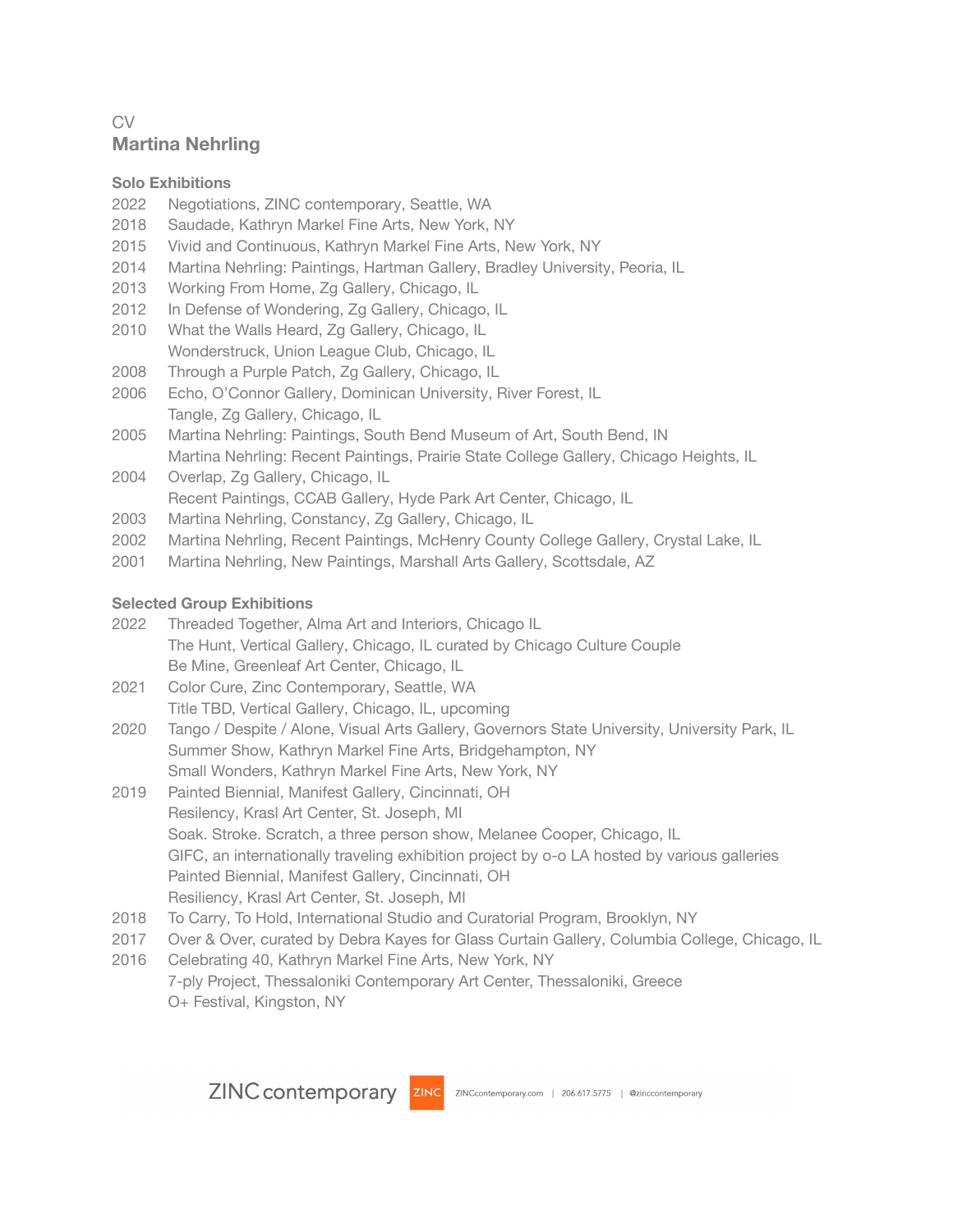| 2015 | Humble Iterations, Kathryn Markel Fine Arts, New York, NY                                       |
|------|-------------------------------------------------------------------------------------------------|
|      | 7-ply Project, Thessaloniki Contemporary Art Center, Thessaloniki, Greece                       |
|      | Lucky Pierre Free University: The Sky Is Falling, Mana Contemporary, Chicago, IL                |
|      | (I'd Like to Suggest) LINGER ON, West Carroll Art Studios, Chicago, IL                          |
| 2014 | Summer 2014, Zg Gallery, Chicago, IL                                                            |
|      | Call Me On Sunday, curated by Ursula Maria Probst, Krinzinger Galerie, Vienna, Austria          |
|      | Hoarding, Amassing and Excess, Northern Illinois University Art Museum, DeKalb, IL              |
| 2013 | Chroma Exploda, Southeast Missouri State University, Cape Girardeau, MO                         |
|      | Vortex of Color, Metropolitan Capital Bank, Chicago, IL                                         |
|      | Summer 2013, Zg Gallery, Chicago, IL                                                            |
| 2012 | Summer Invitational, Kathryn Markel Fine Arts, New York, NY                                     |
|      | ZgGallery's 10th Anniversary Show, Zg Gallery, Chicago, IL                                      |
|      | Color Schooled, Long View Gallery, Washington D.C.                                              |
|      | Ways of Making: Painting, Governors State University, University Park, IL                       |
| 2011 | 125 Years of Collecting Celebration, Union League Club, Chicago, IL                             |
|      | Summer Show, Zg Gallery, Chicago, IL                                                            |
| 2010 | 20th Evanston + Vicinity Biennial, Evanston Art Center, Evanston, IL                            |
|      | A Selection From a Decade of Painting at the Department of Visual Arts (University of Chicago), |
|      | DOVA Temporary, Chicago, IL                                                                     |
| 2009 | Abnormal Formal 1, Kunz, Vis, Gonzalez, Chicago, IL                                             |
|      | Group Show, Ruschman Gallery, Indianapolis, IN                                                  |
|      | Clusterf#*k!, Zg Gallery, Chicago, IL                                                           |
| 2008 | Painters & Sculptors Make Prints, Crisp-Ellert Art Museum, St. Augustine, FL                    |
|      | Summer Show, Zg Gallery, Chicago, IL                                                            |
|      | Winter Show, Zg Gallery, Chicago, IL                                                            |
| 2007 | Painters & Sculptors Make Prints, Edenfred, Madison, WI                                         |
|      | Summer Show, Zg Gallery, Chicago, IL                                                            |
|      | ArtFutura, Chicago Cultural Center, Chicago, IL                                                 |
| 2006 | (un)Natural History, Zg Gallery, Chicago, IL                                                    |
|      | Faculty Exhibition, Sonnenschein Gallery, Durand Art Institute, Lake Forest, IL                 |
| 2005 | A Perfect 10, Prairie State College Gallery, Chicago Heights, IL                                |
|      | Just Good Art, Hyde Park Art Center, Chicago, IL                                                |
|      | Working Process, Zg Gallery, Chicago, IL                                                        |
|      | Summer Show, Zg Gallery, Chicago, IL                                                            |
|      | Colorfixation, ab / wo Galleria d'Arte Contemporanea, Rome, Italy                               |
| 2004 | Pieces: Compositions of Accumulation, Zg Gallery, Chicago, IL                                   |
|      | Summer Show, Zg Gallery, Chicago, IL                                                            |
|      | The Artists of A.R.T., Christopher Art Gallery, Prairie State College, Chicago Heights, IL      |
| 2003 | As Small as Possible, Zg Gallery, Chicago, IL                                                   |
|      | Compendium, Zg Gallery, Chicago, IL                                                             |
|      | Points of Departure, Creative Arts Guild, Dalton, GA                                            |
|      | Color Bias, Zg Gallery, Chicago, IL                                                             |
|      | The Big Picture Show, Betty Rymer Gallery, Chicago, IL                                          |
|      |                                                                                                 |

ZINC contemporary ZINC ZINCcontemporary.com | 206.617.5775 | @zinccontemporary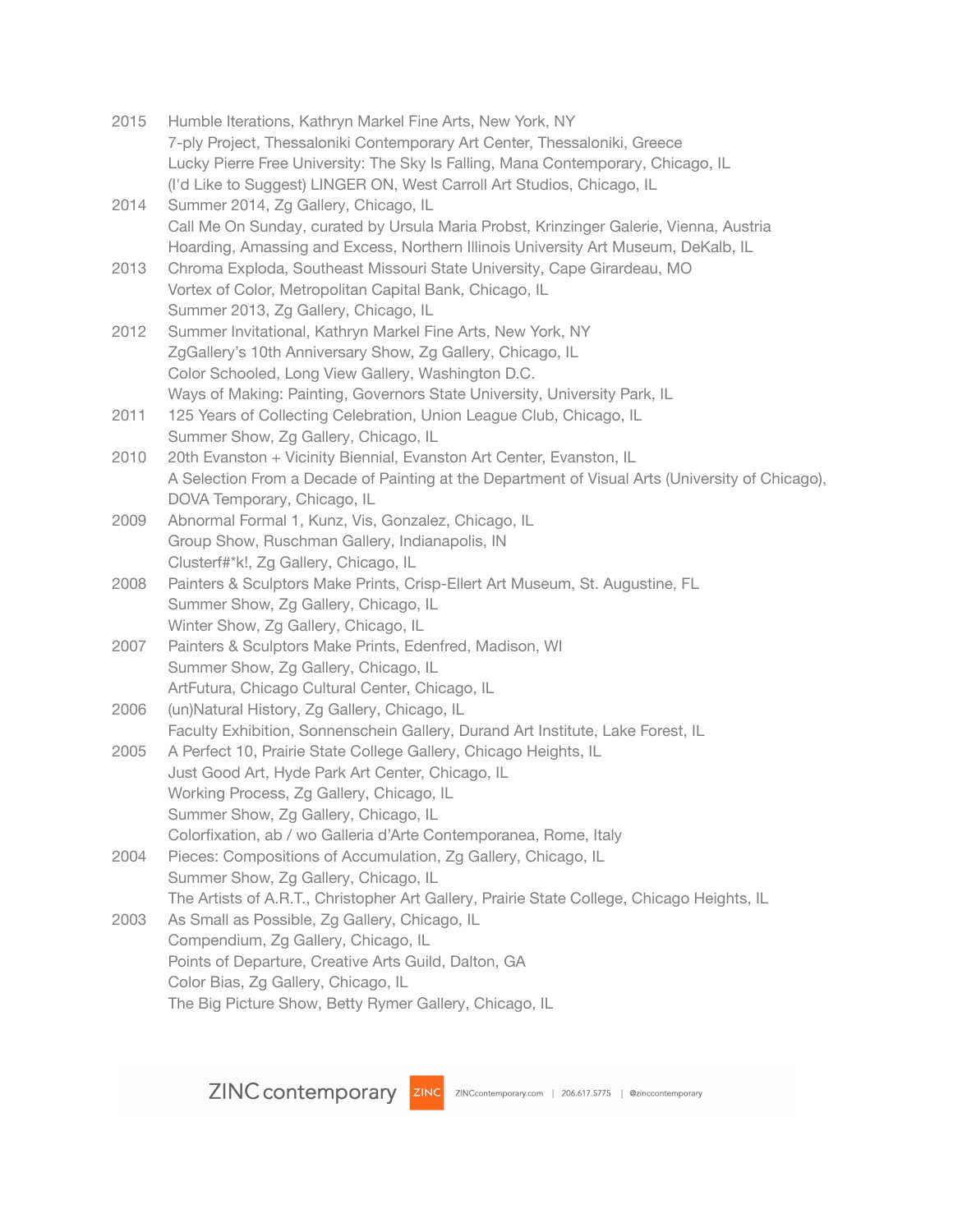- 12" x 12", Zg Gallery, Chicago, IL Cause and Effect, Lake Forest Academy, Lake Forest, IL A Good Look, Thomas McCormick Gallery, Chicago, IL Living Art 2, Gallery 37, Chicago, IL
- Small Treasures, Fassbender Gallery, Chicago, IL
- Wanderlust, Modified, Phoenix, AZ The Candy Show, 2430 Washtenaw, Chicago, IL
- Positive/Negative 14, Slocumb Gallery, Johnson City, TN CWCA Annual Members Exhibition, Beverly Arts Center, Chicago IL

### **Education**

- MFA, University of Chicago, Chicago, IL
- BFA, School of the Art Institute of Chicago, Chicago, IL

## **Professional Experience**

| 2016          | Visiting Artist, First Year Program, School of the Art Institute of Chicago, Chicago, IL  |
|---------------|-------------------------------------------------------------------------------------------|
| 2015          | Visiting Artist, Research Studio, School of the Art Institute of Chicago, Chicago, IL     |
| 2014          | Visiting Artist, Bradley University, Peoria, IL                                           |
| $2012 - 2013$ | Exhibition Judge, Oak Park Art League, Oak Park, IL                                       |
|               | Panelist, High School Career Conference, University of Chicago, Chicago, IL               |
| 2012          | Guest Juror, Myartcontest.com, Online International Art Competition                       |
|               | Mentoring Artist, Chicago Careers in the Arts Program Apprenticeship, University of       |
|               | Chicago, Chicago IL                                                                       |
| $2011 - 2012$ | Visiting Artist, Chicago Careers in the Arts Program, and Office of Special Programs,     |
|               | University of Chicago, Chicago, IL                                                        |
| 2010          | Panelist, Next Step Program, University of Chicago, Chicago, IL                           |
| 2009 - 2011   | Adjunct Professor, Associated Colleges of the Midwest's Chicago Arts Program, Chicago, IL |
| 2009          | Visiting Artist, Columbia College, Chicago, IL                                            |
|               | Guest Critic, Dominican University, River Forest, IL                                      |
|               | Mentoring Artist, Independent Apprenticeship, Chicago IL                                  |
| 2008          | Guest Juror, Ragdale Artist Residency, Lake Forest, IL                                    |
|               | Presenting Artist, Artist's Connect Lecture Series, Art Institute of Chicago, Chicago, IL |
| $2004 - 2005$ | Mentoring Artist, Cooperative Education Program, School of the Art Institute of Chicago,  |
|               | Chicago, IL                                                                               |
| $2002 - 2009$ | Lecturer, Lake Forest College, Lake Forest, IL                                            |
| $2002 - 2006$ | Instructor, School of the Art Institute of Chicago, Chicago, IL                           |
| $2001 - 2003$ | Artist in Residence, A.R.T. (Art Resources in Teaching), Chicago, IL                      |
| 2001          | Instructor, McHenry County College, Crystal Lake, IL                                      |
| 2000          | Visiting Artist, Visual Arts Project, Chicago, IL                                         |
|               |                                                                                           |

## **Public and Commercial Art Projects**

- Tasting Notes 2, Imagery Estate Winery 2020 Grenache label
- Tasting Notes, Imagery Estate Winery 2018 Wow Oui Sauvignon Blanc label
- Emily's Bees…, Mural on North Front Street, Stockade District, Kingston, NY
- Arrows of Direction, Sculpture on the campus of North Central High School, Indianapolis, IN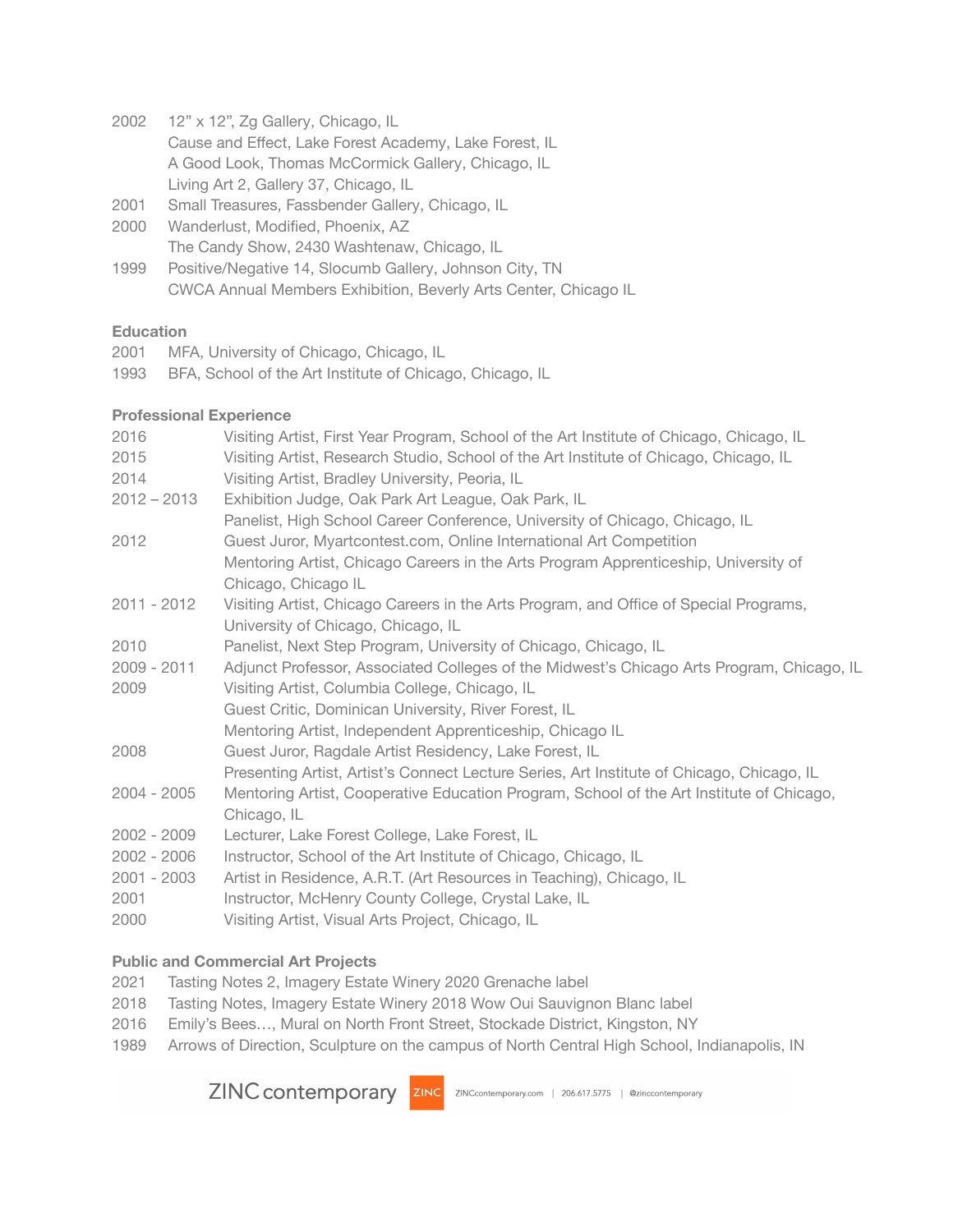#### **Awards**

| 2006 & 2002 | Community Arts Assistance Program Grant, Chicago Cultural Affairs |
|-------------|-------------------------------------------------------------------|
| 2001        | Finalist Award, Illinois Arts Council                             |

#### **Public Collections**

Londoner Hotel, Taipa, Macau Federal Reserve Bank, Chicago, IL University of Iowa Hospitals & Clinics Project Art/Medical Museum, IA Cornerstone Research, CA Imagery Estate of the Benziger Winery Family, Glen Ellen, CA Aviva Life and Annuity Co., Des Moines, IA BMO Harris Bank, Chicago, IL Mohawk Industries, Calhoun, GA Polsinelli, Chicago, IL Polsinelli, Kansas City, MO PNC Bank, Chicago, IL New York Presbyterian Hospital, New York, NY

#### **Select Publications**

- 2021 *Create!, "Zinc contemporary announces Color Cure"*, by Alicia Puig, April 22, 2021 *Seattleite Magazine, "Color Cure: A Vibrant, Rejuvenating Exhibit at Zinc Contemporary"*, by Aakanksha Agarwal, May 17, 2021
- 2019 *Sophisticated Living*, *"A Symphony in Color, An Interview with Artist Martina Nehrling",* by Jeffery Cohen p. 22, July/August
- 2018 *JenBroemel.com, "Guest 6 / The Art of Improv with Martina Nehrling",* November 4 *Artdaily.org, "Martina Nehrling Opens Exhibition at Kathryn Markel Fine Arts",* February 14, http://artdaily.com/news/102546/Martina-Nehrling-opens-exhibition-at-Kathryn-Markel-Fine-Arts
- 2016 *MarkelFineArts.com, "In Conversation With Martina Nehrling",* Interview by the gallery, March 1, https://www.markelfinearts.com/blog/61/
- 2015 Ahtcast.com, "Artist Interview: Martina Nehrling", Interview by Phillip Mellen, May 30 http://www.ahtcast.com/2015/05/artist-interview-martina-nehrling.html
- 2014 *TheEnglishRoom.com, "Artist Spotlight Series: Martina Nehrling",* Interview by Holly Phillips, April 28, <http://www.theenglishroom.biz/2014/04/28/artist-spotlight-series-martina-nehrling/>
- 2012 *Hyperallergic.com, "Three Painting Shows in Chicago",* Review by Philip A. Hartigan, August 21, [hyperallergic.com/55806/zolla-lieberman-zg-gallery-roy-boyd-gallery-chicago/](http://hyperallergic.com/55806/zolla-lieberman-zg-gallery-roy-boyd-gallery-chicago/) *Where Magazine, "The Best Defense,"* January
- 2011 *New American Paintings*, Vol. 95, September
- 2010 *Chicagonow.com, "Art Talk Now, Martina Nehrling at Zg Gallery",* Review by Robin Dluzen, June 21, www.chicagonow.com/art-talk-chicago/2010/06/martina-nehrling-at-zg-gallery/
- 2009 *New American Paintings*, 15 Years Anniversary Edition
- 2008 *Chicago Tribune*, *"Martina Nehrling,"* Review by Alan Artner, Section 7, June 13
- 2006 *University of Chicago Magazine, "Arts & Letters, Peer Review: Martina Nehrling,"* Vol. 98, No. 6, pg. 56, June

*Chicago Tribune, "Martina Nehrling,"* Review by Alan Artner, Section 7, p. 23, June 2

ZINC contemporary